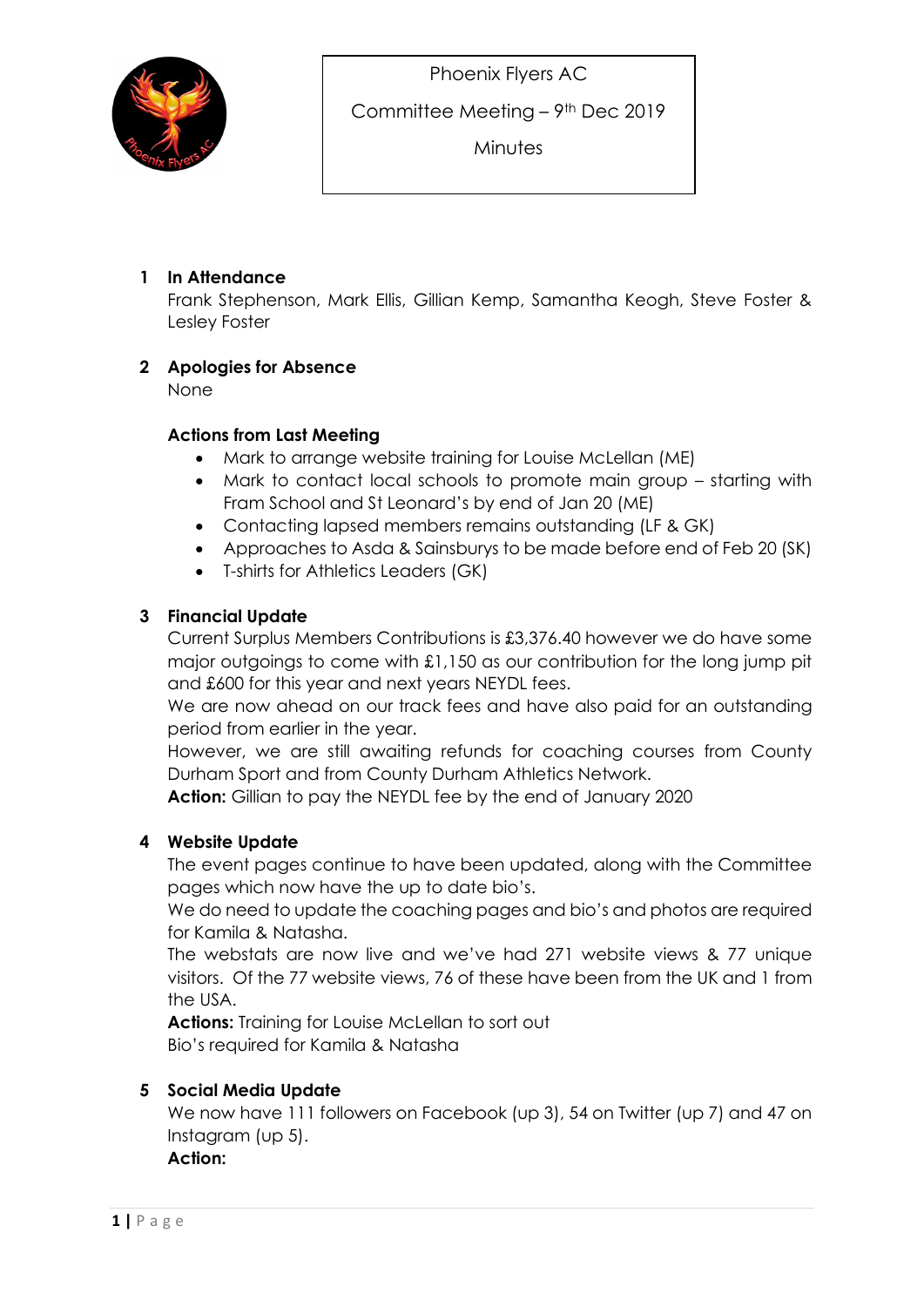

Committee Meeting – 9th Dec 2019

**Minutes** 

# 6 Funding Update

The long jump bid is on hold due to a period of Purdah as a result of the general election, but we are expecting the funding to be approved after the  $12<sup>th</sup>$ December.

It was agreed that we'd discuss at the next meeting, funding for Sportshall equipment and that should be our next priority, followed by a high jump bed. Actions: Approaches to Asda & Sainsburys to be made (SK)

Mark to remember to bring the Sportshall catalogue to the next meeting

## 7 Gamechangers & County Durham Athletics Network

Gamechangers has been completed with Lesley Foster and Gwen Gill completing their athletics official courses.

Mark missed the last CDAN meeting and the notes have now been distributed. We need to enquire on how many additional places we can get for the U11 Sportshall competition on the 26<sup>th</sup> January.

Actions: Enquiry to Marie at Sedgefield Harriers re U11 Sportshall (ME)

## 8 Club Admin Items

**Christmas Party** – The venue at Bede Lodge is booked for Saturday  $25<sup>th</sup>$  January and Steve has provisionally sorted out the Disco & Mark is to sort out the buffet with Perrymans Picnics. It was agreed that we would charge £5 per person to attend and that would cover most of the buffet and disco costs, with the club raising money via raffle ticket sales. We would promote the event in the last couple of weeks before Christmas and have a cut off date of Thursday 16th January for ticket sales.

Young Sparks – The number of athletes is to be monitored and we'll review progress again in the new year. Mark & Steve are to continue to take turns at coaching the group.

St Cuthberts Hospice – Following on from the last meeting, more information has been gleaned and we agreed that the club would invite athletes to donate with a fancy dress event at the last training session before Christmas. We would also encourage athletes competing in the Junior Great North Run to run for St Cuthberts Hospice as their chosen charity for sponsorship.

**Competitions** – A discussion took place on which events the club should encourage athletes to compete in. It was agreed that for Cross Country it would be the NE Harrier League and the Boys & Girls Club events, for U11's it will be Sportshall & NOTAN Quadkids, for Track & Field it will be NEYDL and Boys & Girls Club events. We will push other events, but the priority will be those mentioned above.

Action: Food to sort for Christmas Party (ME) Monitor Young Sparks numbers (ME/SF) Promote St Cuthbert's Hospice Christmas fundraising event